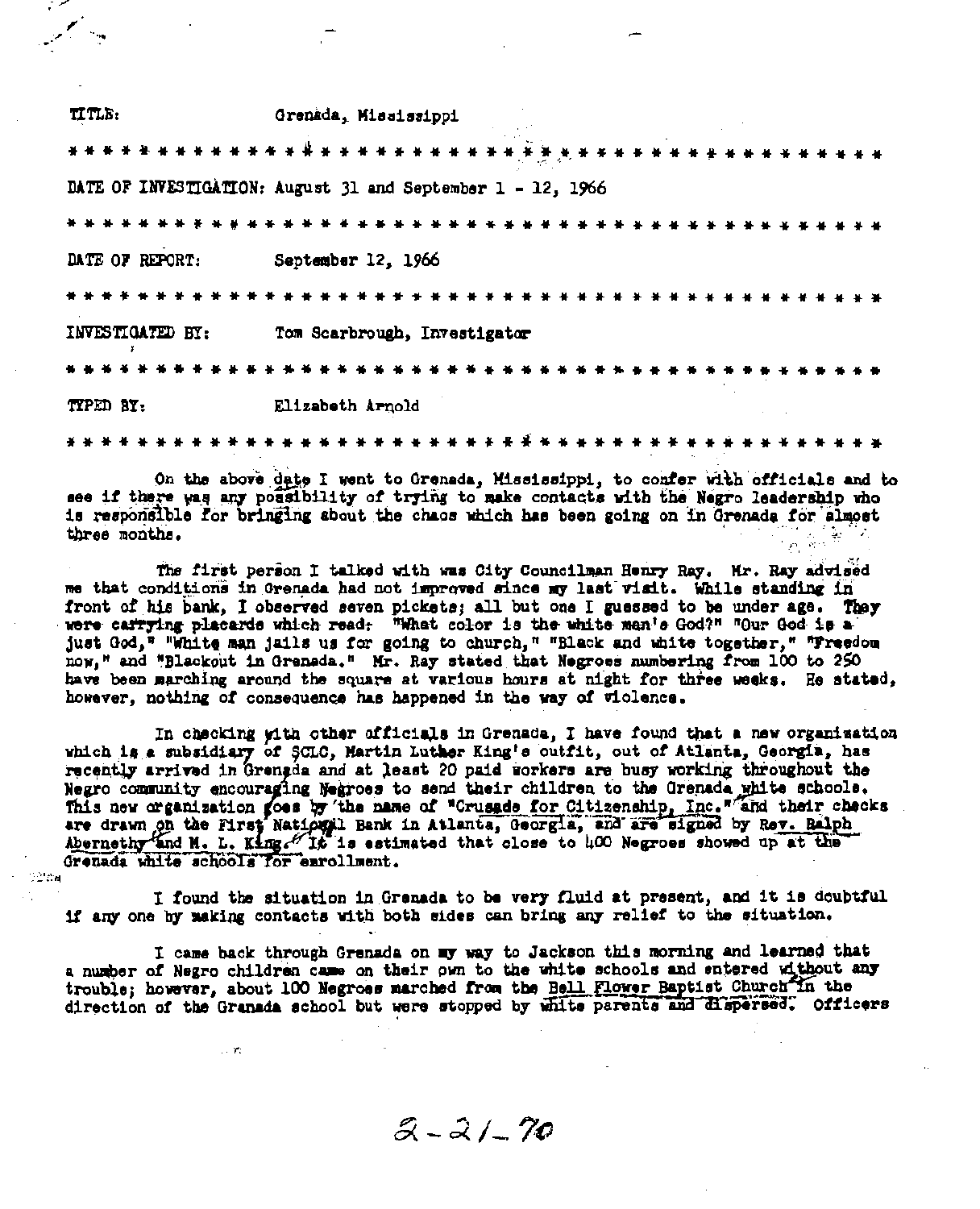were not able to cope with the situation and none of this group were parmitted to enter the school grounds. At the time this group made their march, school was already in pròcess of beginning classes since it was around 9:30 A. M.  $\mathcal{O}(\mathcal{O}_0\mathbb{Z}^d)$ 

ż ą,

> So many Negroes showed up in Grenada at the regular opening of school, which was on August 30, that school officials suspended the opening until this morning, Septem $ber 12.$

White people of Grenada have organized and begun to march also. The situation up there is very tense at this time. A small incident of some kind could ignite a full scale riot whereby many prople could get hurt.

Friday night around 100 Negroes marched around the square as usual, followed by about 50 whites marching and carrying placards. Saturday night, the white marchers outmunbered the Negro marchers; howaver, last might the Negro marchers outnumbered the whites mbout 3 to 1, so I was told.

I was told this morning that when the Negroes marched from the square last night someons hit Cottonreader; Twho is a Negro leader working for Martin Luther King's organization. Officers stated, however, they could not find any one who saw any one hit Cottonreader; however, one officer told me that he had a knot on his head which most likely he did not inflict himself.

The situation in Grenada is very critical and extremely explosive at this time. Conditions must get better there at once or else something bad is likely to happen.

I have observed the strategy used by King's gang from the beginning of the trouble in Grenada. I have seen it at one time deteriorate to almost zero. I give credit to the federal registrars coming into Grenada for the purpose of appeasing King in order to save his face from a total failure there for accelerating and bringing on the bad racial situation which now exists in Grenada. It gave Hosea Williams and others of his caliber something to point to and to assure the Negroes that the federal government was behind them and to sake other promises which they cannot deliver but which were believed by the Negross. who are following King's group's leadership. I was told this morning that federal marshals are already in Grenada observing what is going on.

No one seems to know just what is best to do at this time. More reporting will be made on Grenada if there is any change.

In checking in other counties, I find the racial situation not too good also. White people are very resentful of the Department of Health, Education, and Welfare forcing the Negross into white schools even against the Negross' wishes. Calhoun and Chickasaw Counties sant out applications for enrollment in school to all parents of school children, which gave them a choice of either going to white or Negro schools.

 $-2-$ 

No Negroes in Calhoun County made application to enter white schools, altered they had a choice of doing so if they desired. The Justics Department moved in and files

 $\sigma_{\rm H} = 0.12$  km

 $\langle\cdot\, \cdot\rangle_{\mathcal{A}}$  .  $\langle\cdot\, \cdot\rangle_{\mathcal{A}}$  $\langle \hat{\sigma}_{\vec{h}}^{\text{obs}} \rangle_{\text{NSE}}^{2}$  . 经国家 网络中国